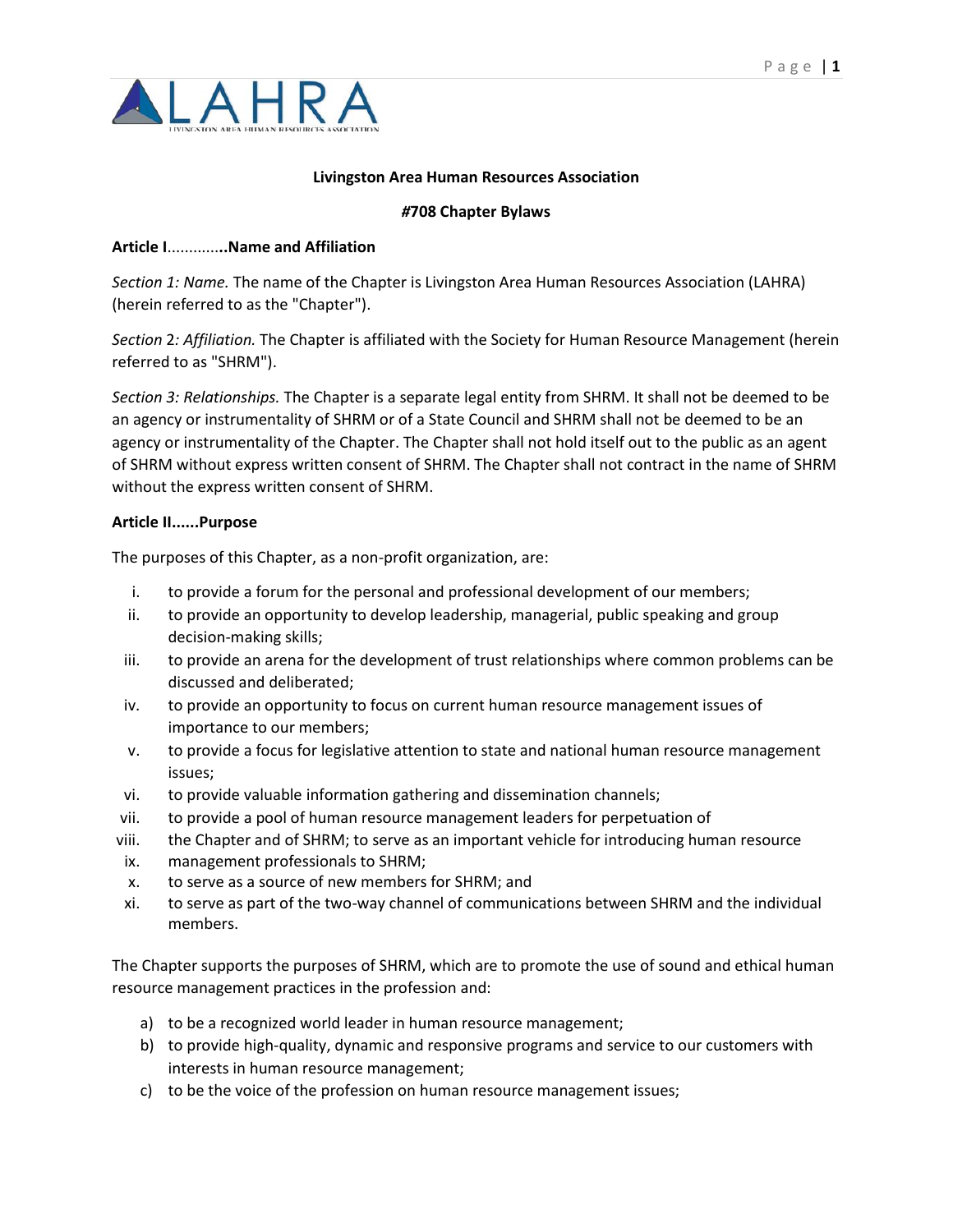

- d) to facilitate the development and guide the direction of the human resource profession; and
- e) to establish, monitor and update standards for the profession.

## **Article III**............**...Membership**

*Section 1: Qualifications for Membership.* The qualifications for membership in the Chapter shall be as stated in Sections 2, 3, 4 and 5 of this Article. To achieve the mission of the Chapter there shall be no discrimination in individual memberships because of race, gender, religion, age, color, national origin, disability, sexual orientation, or any other class protected by federal or State of Michigan law. *Memberships are individual and are not transferable to other individuals.*

*Section 2. Professional Members*. Membership shall be limited to those individuals who are (a) engaged in the profession of human resource management or are currently in transition between such assignments; (b) certified by SHRM; (c) faculty members holding an assistant, associate or full professor rank in human resource management or any of its specialized functions at an accredited college or university; (d) full-time consultants with at least three years' experience in the field of human resource management; (e) full time attorneys with at least three years' experience in counseling and advising clients on matters relating to the human resource profession; or (f) an executive, manager or administrator who, among other areas of responsibility, has responsibility for the Human Resources functions for their organization. Professional members may vote and hold office in the chapter.

*Section* 3. Ass*ociate Members.* Associate members may include individuals who do not meet the professional member category, but who demonstrate a bona fide interest in human resource management and the mission of the Chapter. Associate members may vote and hold office in the Chapter.

Se*ction 4. Student Member*s. Student members are individuals who are enrolled in human resources degree programs at the college or university level. Student members may vote but may not hold office in the Chapter.

*Section 5. Colleges/Universities.* A college or university may obtain a group membership that would permit any of their students to attend program meetings at the member rate. One representative of the college or university group must be the member of record and complete a membership application. The member of record may vote and hold office.

*S*e*ction 6. Application for Membership.* Application for membership shall be on the chapter application form. All applications shall be reviewed and approved by the Membership Chair. New members shall be afforded full membership rights from the date of application approval and payment.

*Section 7. Voting.* Each Professional member, Associate member, student member and College/University member of record of the Chapter shall have the right to cast one vote on each matter brought before a vote of the members; either in person and*/*or electronically. Votes shall be tallied by an ad hoc Committee appointed by the Board of Directors.

*S*e*ction 8. Dues.* Annual membership dues shall be established for the next year by the Board of Directors prior to the sending of renewal notices. All memberships expire on December 31.

## **Article IV**....*..*..*.*.**..Meetings of Members**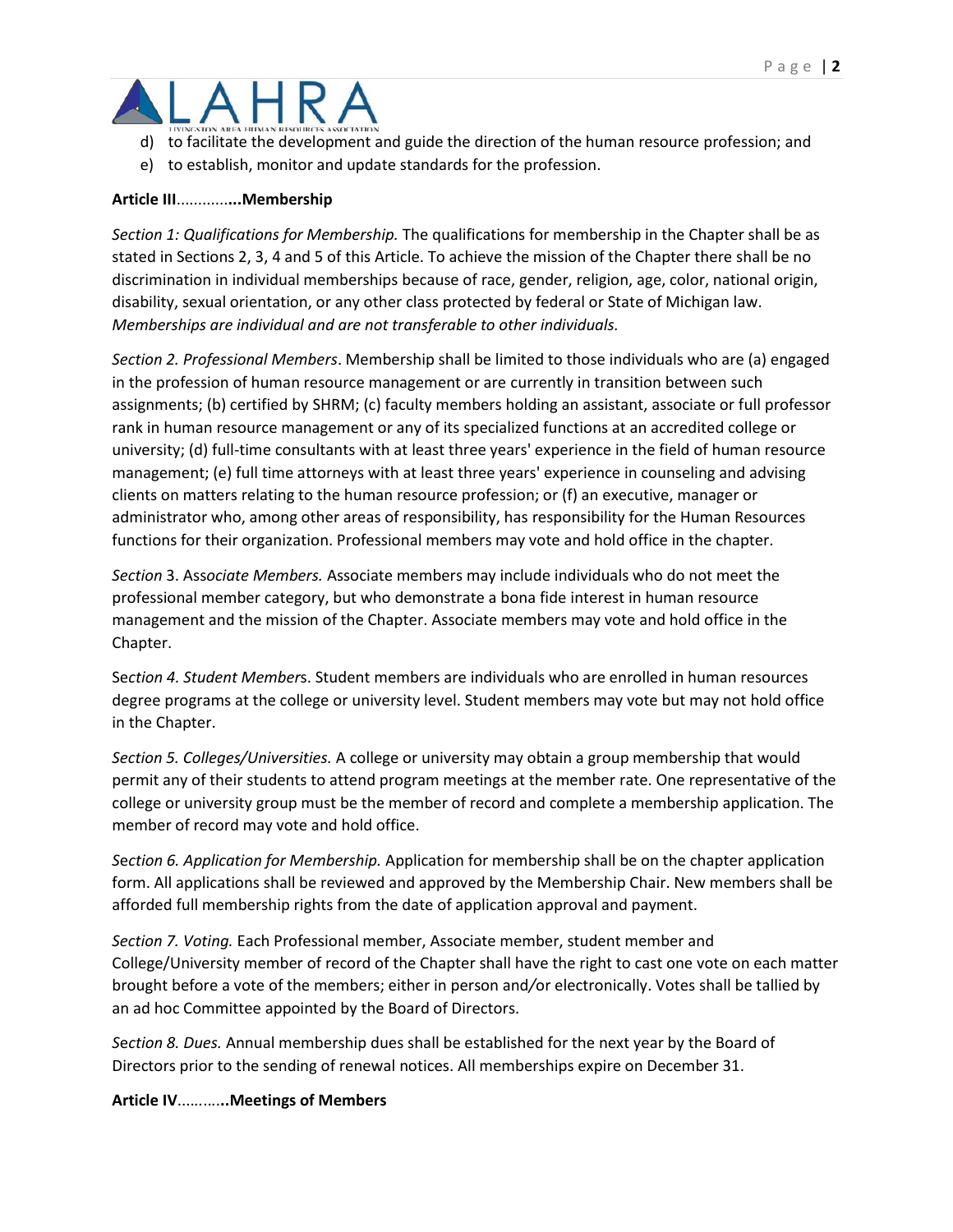*S*e*ction 1. Regular Meetings.* Regular meetings of the members shall be held monthly or as otherwise determined by the Board of Directors.

*S*e*ction* 2*. Annual Meetings.* The annual meeting of the members for electing directors and officers and conducting other appropriate business shall be held in November or at such other time determined by the Board of Directors.

Se*ction 3. Special Meetings,* Special meetings of members shall be held on call of the President or the Board of Directors for any purpose or purposes.

S*ection 4. Notice of Meetings*, notice of all special and annual meetings shall be given to all members at least ten days prior to the meetings. Notice of regular meetings shall be given to all members at least seven days prior to the meeting.

*Section 5. Quorum.* Members holding one-tenth of the votes entitled to be cast, repr**e**sented in person or by proxy, shall constitute a quorum. The vote of the majority of the members present or represented by proxy at a meeting at which a quorum is present shall be necessary for the adoption of any matter voted on by the members.

*Section 6. Fiscal Y*e*ar*. The fiscal year of the Chapter shall be January 1 - December 31 as of January 1, *2*012.

## **Article V .**....*.*....**...Board of Directors**

*Section 1. Number*. The Board of Directors shall consist of 9 persons. The following shall be members of the Board of Directors: President, President-Elect, Treasurer, Secretary, Membership Chair, Communications Chair, Programs Chair, Past President and At-Large Member. The President, President-Elect, Secretary, Treasurer, and Past President are considered Officers of the Chapter.

*Section 2. Qualification.* All candidates for the Board of Directors must be Professional members, Associate members, College*/*University members, or Student members of record of the Chapter in good standing at the time of nomination or appointment. Per SHRM Bylaws, the President must be a current member in good standing with SHRM. Per Chapter dictate, all Board members must be a member in good standing with SHRM.

*Section 3. Election - Term of Office*. Directors shall be elected by the members from the proposed slate presented by the nominating committee at the annual meeting of the membership. The nominating committee will be appointed by the Board of Directors. Each elected Director shall assume office on January 1 following his/her election. A Director's term on the Board is two years. A Director may change roles in a subsequent program year during his*/*her term and may serve an unlimited number of terms. The term for Director role of President-Elect/President/ Past President is three years in total.

*Section 4. Vacancies*. Any vacancy in the Board may be filled for the unexpired term by the President with consent by the Board of Directors.

*Section 5. Quorum.* A simple majority of the total Board of Directors shall constitute a quorum for the transaction of business. The act of a majority of the Directors present at any meeting at which there is a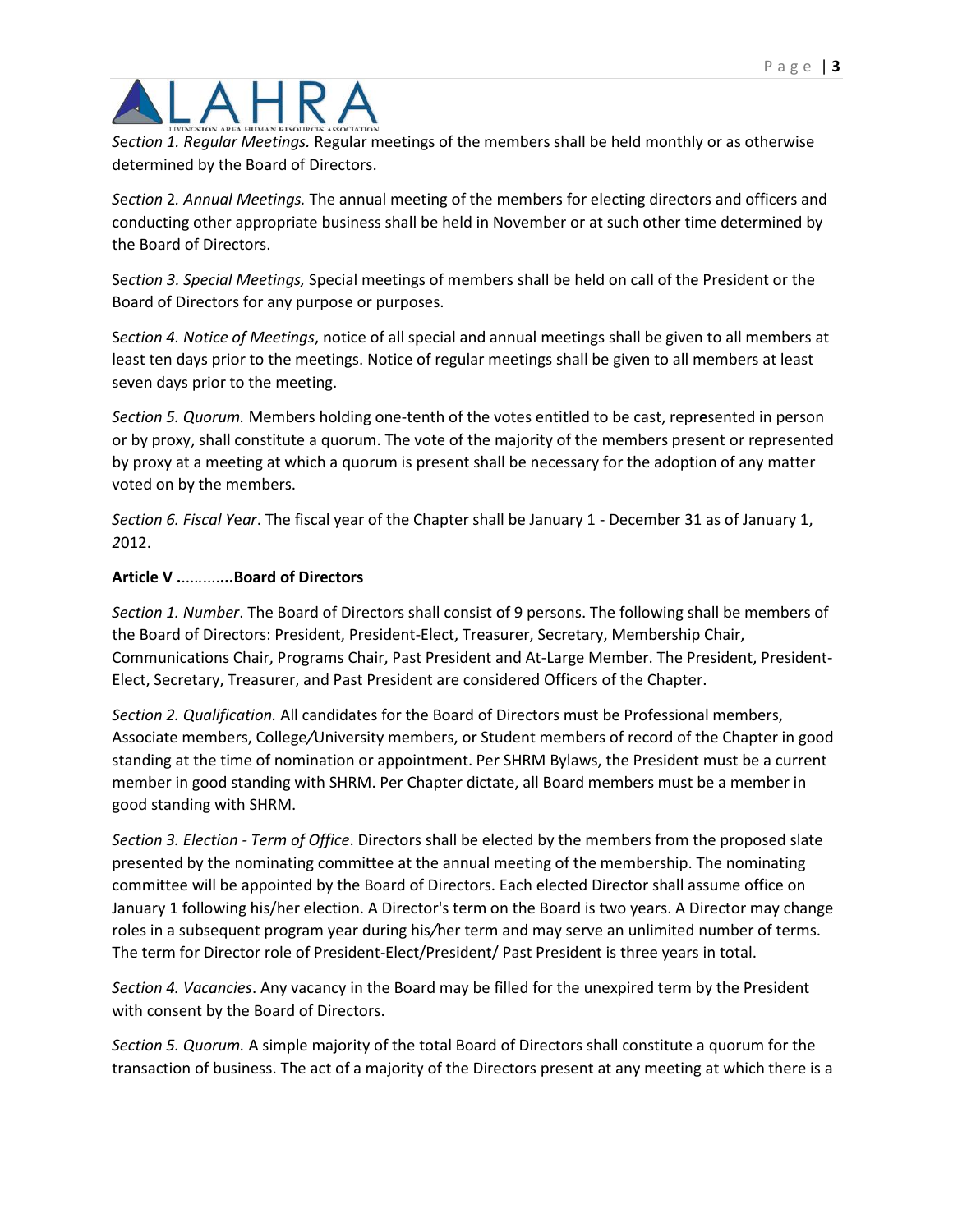quorum shall be the act of the Board of Directors. Provided that at least a quorum is active in the voting process, the Board of Directors can transact business via electronic meetings and/or email voting.

*Section 6. Board of Directors' Responsibilities.* The Board of Directors shall transact all business of the Chapter except as prescribed otherwise in the Article of Incorporation or Bylaws. A professional or associate member in good standing may request the President to place on the agenda of the next regular meeting any action taken by the Board of Directors.

*Section 7. Removal of Director and Officer.* Any director or officer may be removed from office, with cause, upon an affirmative vote of two-thirds of the entire Board of Directors at a duly constituted Board of Directors meeting. If an Officer or Director is absent for three consecutive regularly scheduled board meetings, the Board must vote to either remove or confirm the active status of the board member. The Officer or Director shall be entitled to a due process hearing prior to any termination action being imposed.

## **Article VI**.*.*...*...* ......**Duties and Responsibilities**

S*ection 1. The President.* The President shall preside at the meetings of the members and of the Board. He/she shall direct the Chapter and have charge and supervision of the affairs and business of the Chapter. He/she shall maintain liaison and be a current member in good standing with SHRM. He*/*she will oversee compliance with and submit the Chapter Achievement Plan.

Section 2. The President Elect. The President Elect, at the request of the President, or in his/her absence or disability, may perform any of the duties of the President. He/she will assume responsibility for chapter accomplishment in one or more Leadership Areas, such as diversity, workforce readiness, SHRM Foundation, etc. The chapter requires the President Elect to be a current member in good standing with SHRM.

*Section 3. The Program Chair.* The Program Chair shall serve as chair of the Program Committee. He*/*she will oversee the planning of any programs conducted at regular meetings of the members, and also any workshops, seminars or social functions sponsored by the Chapter. He*/*she shall have the authority to appoint sub-committees to plan and implement the activities associated with the program year. The chapter requires the Program Chair to be a current member in good standing with SHRM.

*Section 4. The Membership Chair,* The Membership Chair shall serve as Chair of the Membership Committee. He/she shall encourage membership growth and shall maintain the official membership roster of the Chapter. He/she shall have such other powers and perform such other duties as the President may determine. The chapter requires the Membership Chair to be a current member in good standing with SHRM.

*Section 5. The Treasurer,* The Treasurer shall be responsible for the financial affairs of the Chapter. These responsibilities shall include financial reports to the Board and arrangements for the annual examination audit of the accounts as may be required by the Board. He/she shall be responsible for membership billing. He/she shall also perform such other duties as the President may determine. The chapter requires the Treasurer to be a current member in good standing with SHRM.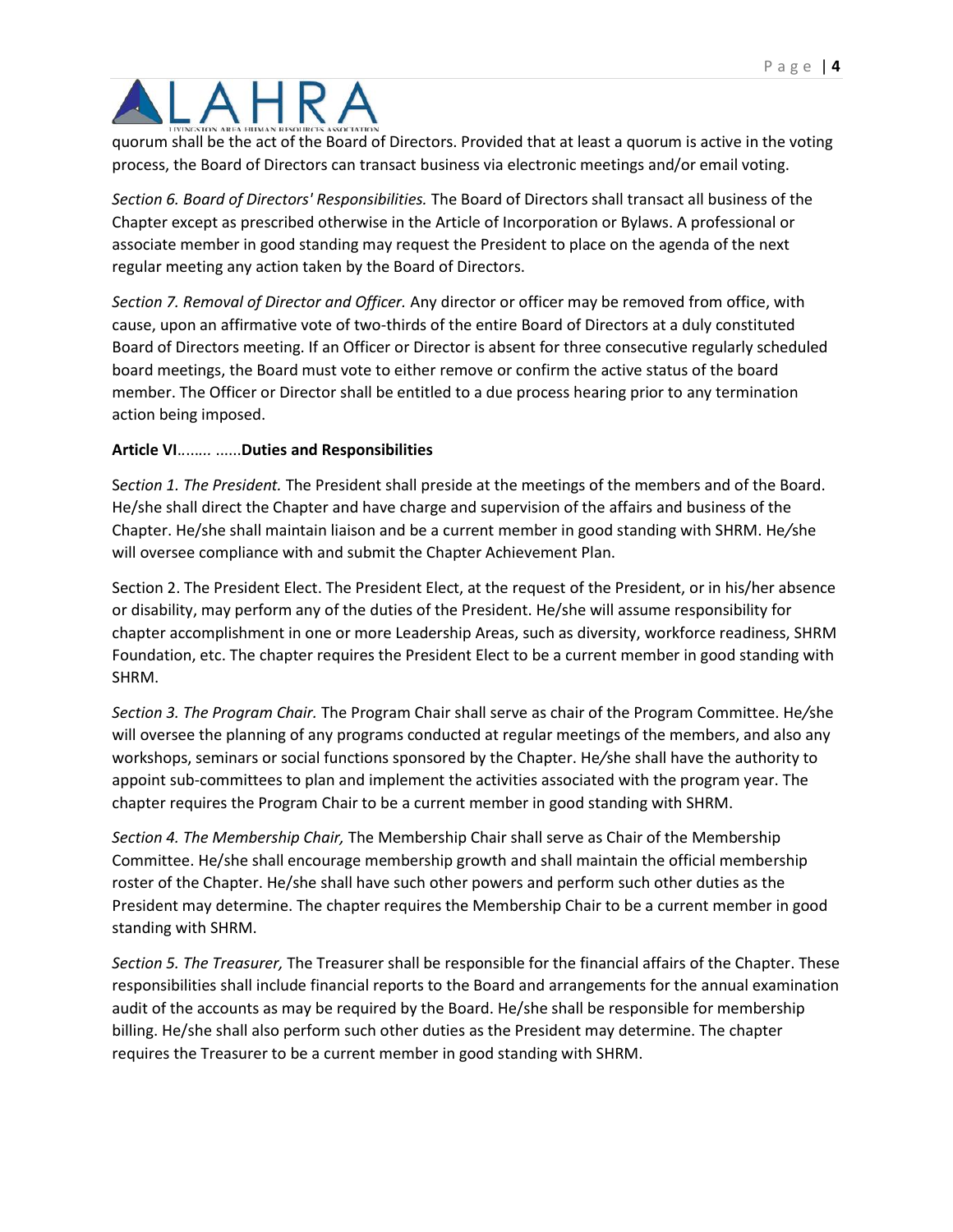*S*e*ction 6. The Communications Chair.* The Communications Chair shall be responsible for chapter public relations and coordinating the activities related to the Chapter's newsletter and website. The chapter requires the Communications Chair to be a current member in good standing with SHRM.

*Section 7: The S*e*cretary*. The Secretary shall be responsible for recording the minutes of all meetings of the Chapter, making members aware of such meetings, and shall be responsible for coordinating all meeting registration. The chapter requires the Secretary to be a current member in good standing with SHRM.

*Section 8: Past President.* The Past President shall serve as an advisor to the President, and fulfill such duties as requested by the President and*/*or Board of Directors. He*/*she will assume responsibility for chapter accomplishment in one or more Leadership Area(s), such as diversity, workforce readiness, SHRM Foundation, etc. The chapter requires the Past President to be a current member in good standing with SHRM.

Se*ction 9:* A*t-Large.* The At-Large Board member shall serve the short- and long-term strategic needs of the Chapter. He*/*she will assume responsibility for chapter accomplishment in one or more Leadership Area(s), such as diversity, workforce readiness, SHRM Foundation, etc. The Chapter requires the At-Large Board member to be a current member in good standing with SHRM.

Section 10. Attendance. Board of Directors are to attend board meetings and events during each term year. This is to ensure quorums as well as duties and responsibilities are upheld by each board member. Two absences from board meetings annually warrants considerations of board removal.

## **Article VII**.............*.***Committees**

*Section 1. Committee Organization.* Appointments of Chairpersons to committees not chaired by board members is the sole responsibility of the President. The Chairperson and the President will seek interested members to participate in special Committees or task forces may be organized by the President to meet particular Chapter needs.

*Section 2. Committee* A*ctivity*. Committees are established to support the Board and provide the Chapter with special ongoing services such as Programs, Membership Communications, Legislative Affairs, Professional Development, Student Chapter Affairs, Public Relations, etc.

# **Article VIII**.............**.. Chapter Dissolution**

In the event of the chapter's dissolution, the remaining monies in the Treasury, after chapter expenses have been paid, will be contributed to an organization decided upon by the board of directors at the time of dissolution (e.g., the SHRM Foundation, a local student chapter, the state council, an HR degree program, or other such organization or charity).

## **Article IX**.............**..Statement of Ethics**

The Chapter adopts SHRM's Code of Ethical Standards for the HR Profession for members of the Association in order to promote and maintain the highest standards among its members. Each member shall honor, respect and support the purpose of this Chapter and SHRM.